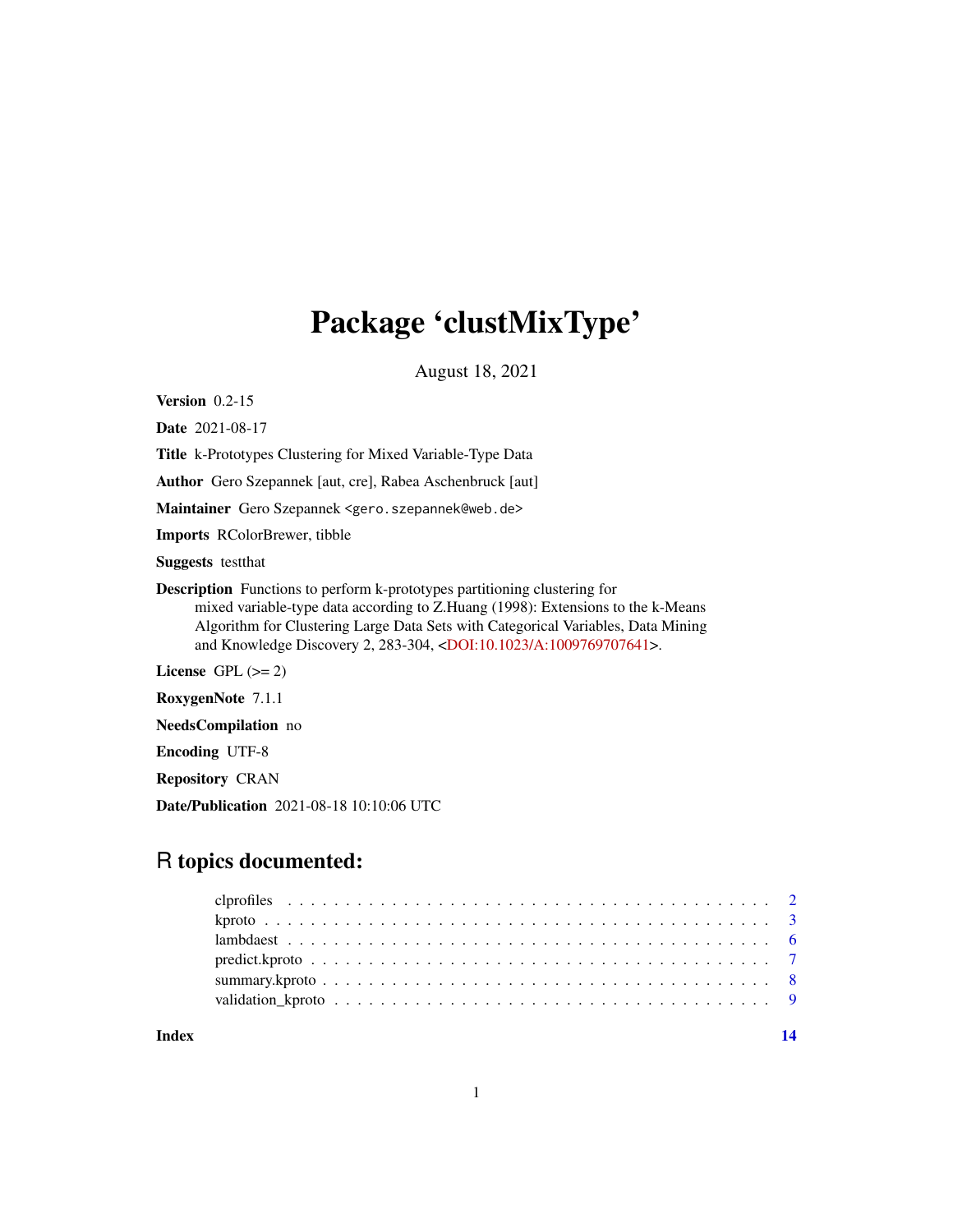<span id="page-1-0"></span>

#### Description

Visualization of a k-prototypes clustering result for cluster interpretation.

## Usage

clprofiles(object, x, vars = NULL, col = NULL)

## Arguments

| object       | Object resulting from a call of resulting kproto. Also other kmeans like objects<br>with object\$cluster and object\$size are possible.                                                              |
|--------------|------------------------------------------------------------------------------------------------------------------------------------------------------------------------------------------------------|
| $\mathsf{x}$ | Original data.                                                                                                                                                                                       |
| vars         | Optional vector of either column indices or variable names.                                                                                                                                          |
| col          | Palette of cluster colours to be used for the plots. As a default RColorBrewer's<br>brewer.pal(max(unique(object\$cluster)),"Set3") is used for $k > 2$ clus-<br>ters and lightblue and orange else. |

#### Details

For numerical variables boxplots and for factor variables barplots of each cluster are generated.

## Author(s)

<gero.szepannek@web.de>

## Examples

# generate toy data with factors and numerics

```
n <- 100
prb <-0.9muk < -1.5clusid \leq rep(1:4, each = n)
x1 \leq - sample(c("A","B"), 2*n, replace = TRUE, prob = c(prb, 1-prb))
x1 \leftarrow c(x1, sample(c("A", "B"), 2*n, replace = TRUE, prob = c(1-prb, prb)))x1 \leftarrow as.factor(x1)x2 \leq - sample(c("A","B"), 2 \nless n, replace = TRUE, prob = c(prb, 1-prb))
x2 \leq c(x2, sample(c("A", "B"), 2*n, replace = TRUE, prob = c(1-prob, prob)))x2 \leftarrow as.factor(x2)x3 <- c(rnorm(n, mean = -muk), rnorm(n, mean = muk), rnorm(n, mean = -muk), rnorm(n, mean = muk))
x4 <- c(rnorm(n, mean = -muk), rnorm(n, mean = muk), rnorm(n, mean = -muk), rnorm(n, mean = muk))
```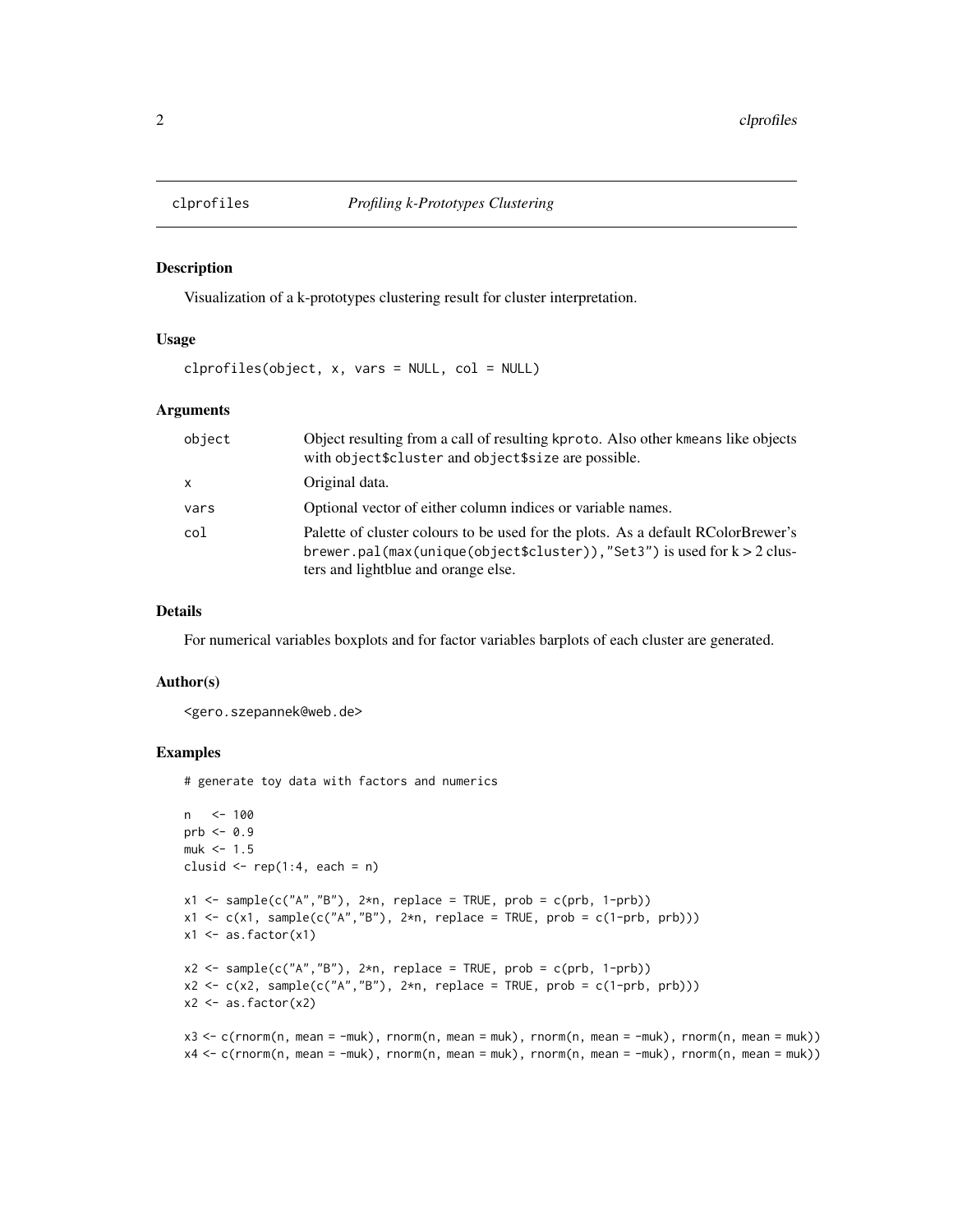#### <span id="page-2-0"></span>kproto 3

```
x \leftarrow \text{data}. frame(x1, x2, x3, x4)
# apply k-prototyps
kpres <- kproto(x, 4)
clprofiles(kpres, x)
# in real world clusters are often not as clear cut
# by variation of lambda the emphasize is shifted towards factor / numeric variables
kpres <- kproto(x, 2)
clprofiles(kpres, x)
kpres \leq kproto(x, 2, lambda = 0.1)
clprofiles(kpres, x)
kpres \leq kproto(x, 2, lambda = 25)
clprofiles(kpres, x)
```
## kproto *k-Prototypes Clustering*

## Description

Computes k-prototypes clustering for mixed-type data.

## Usage

```
kproto(x, ...)
## Default S3 method:
kproto(
 x,
 k,
 lambda = NULL,
 iter.max = 100.
 nstart = 1,
  na.rm = TRUE,keep.data = TRUE,
  verbose = TRUE,
  ...
)
```
## Arguments

| X        | Data frame with both numerics and factors. |
|----------|--------------------------------------------|
| $\cdots$ | Currently not used.                        |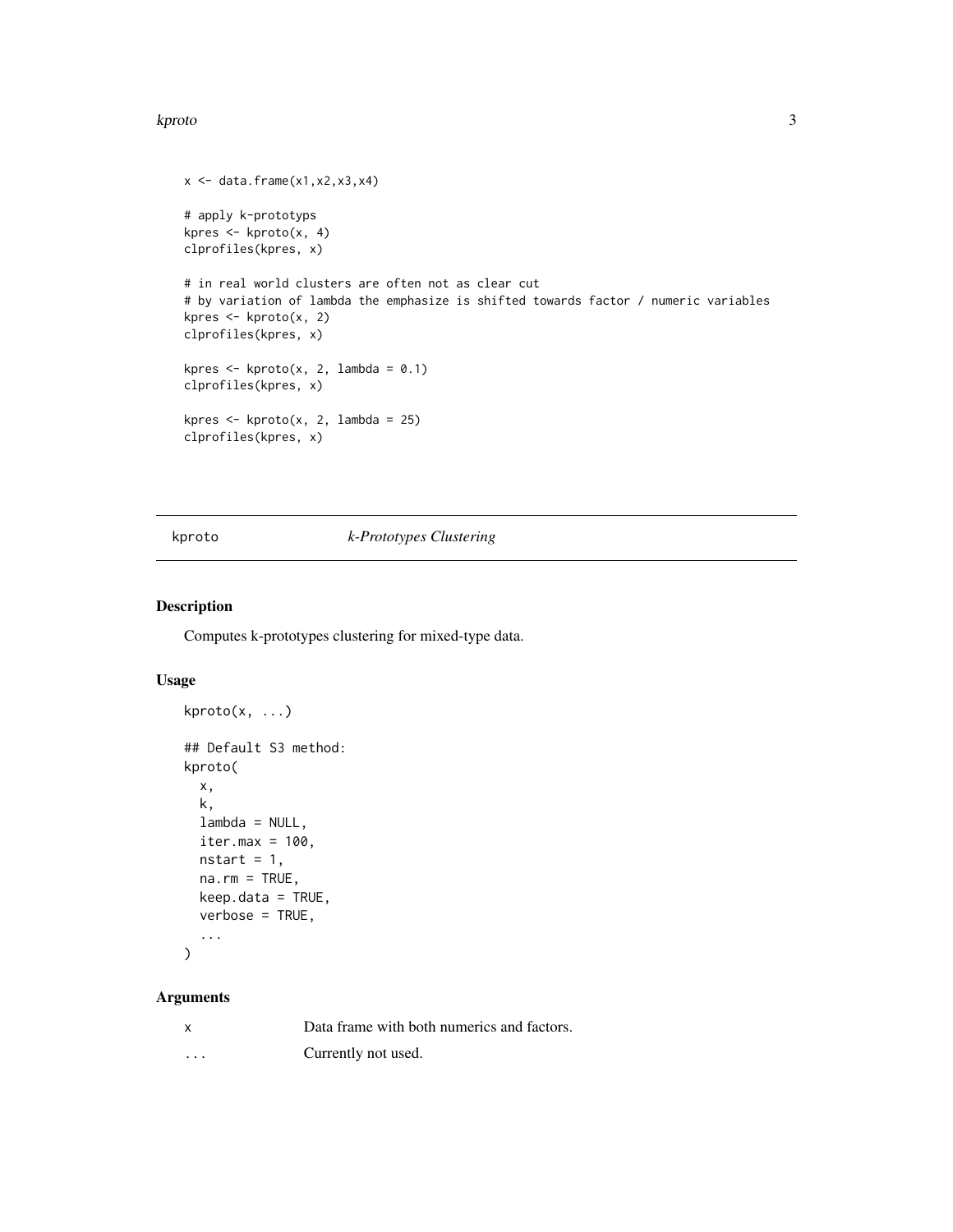<span id="page-3-0"></span>

| k         | Either the number of clusters, a vector specifying indices of initial prototypes,<br>or a data frame of prototypes of the same columns as x.                                                                                                                                                                                                                                              |
|-----------|-------------------------------------------------------------------------------------------------------------------------------------------------------------------------------------------------------------------------------------------------------------------------------------------------------------------------------------------------------------------------------------------|
| lambda    | Parameter $> 0$ to trade off between Euclidean distance of numeric variables and<br>simple matching coefficient between categorical variables. Also a vector of vari-<br>able specific factors is possible where the order must correspond to the order of<br>the variables in the data. In this case all variables' distances will be multiplied<br>by their corresponding lambda value. |
| iter.max  | Maximum number of iterations if no convergence before.                                                                                                                                                                                                                                                                                                                                    |
| nstart    | If $> 1$ repetetive computations with random initializations are computed and the<br>result with minimum tot dist is returned.                                                                                                                                                                                                                                                            |
| na.rm     | A logical value indicating whether NA values should be stripped before the com-<br>putation proceeds.                                                                                                                                                                                                                                                                                     |
| keep.data | Logical whether original should be included in the returned object.                                                                                                                                                                                                                                                                                                                       |
| verbose   | Logical whether information about the cluster procedure should be given. Cau-<br>tion: If verbose=FALSE, the reduction of the number of clusters is not men-<br>tioned.                                                                                                                                                                                                                   |

## Details

The algorithm like k-means iteratively recomputes cluster prototypes and reassigns clusters. Clusters are assigned using  $d(x, y) = d_{euclid}(x, y) + \lambda d_{simple\, matching}(x, y)$ . Cluster prototypes are computed as cluster means for numeric variables and modes for factors (cf. Huang, 1998). In case of na.rm = FALSE: for each observation variables with missings are ignored (i.e. only the remaining variables are considered for distance computation). In consequence for observations with missings this might result in a change of variable's weighting compared to the one specified by lambda. Further note: For these observations distances to the prototypes will typically be smaller as they are based on fewer variables.

## Value

[kmeans](#page-0-0) like object of class kproto:

| cluster      | Vector of cluster memberships.                                                                                                                                 |
|--------------|----------------------------------------------------------------------------------------------------------------------------------------------------------------|
| centers      | Data frame of cluster prototypes.                                                                                                                              |
| lambda       | Distance parameter lambda.                                                                                                                                     |
| size         | Vector of cluster sizes.                                                                                                                                       |
| withinss     | Vector of within cluster distances for each cluster, <i>i.e.</i> summed distances of all<br>observations belonging to a cluster to their respective prototype. |
| tot.withinss | Target function: sum of all observations' distances to their corresponding cluster<br>prototype.                                                               |
| dists        | Matrix with distances of observations to all cluster prototypes.                                                                                               |
| iter         | Prespecified maximum number of iterations.                                                                                                                     |
| trace        | List with two elements (vectors) tracing the iteration process: tot.dists and<br>moved number of observations over all iterations.                             |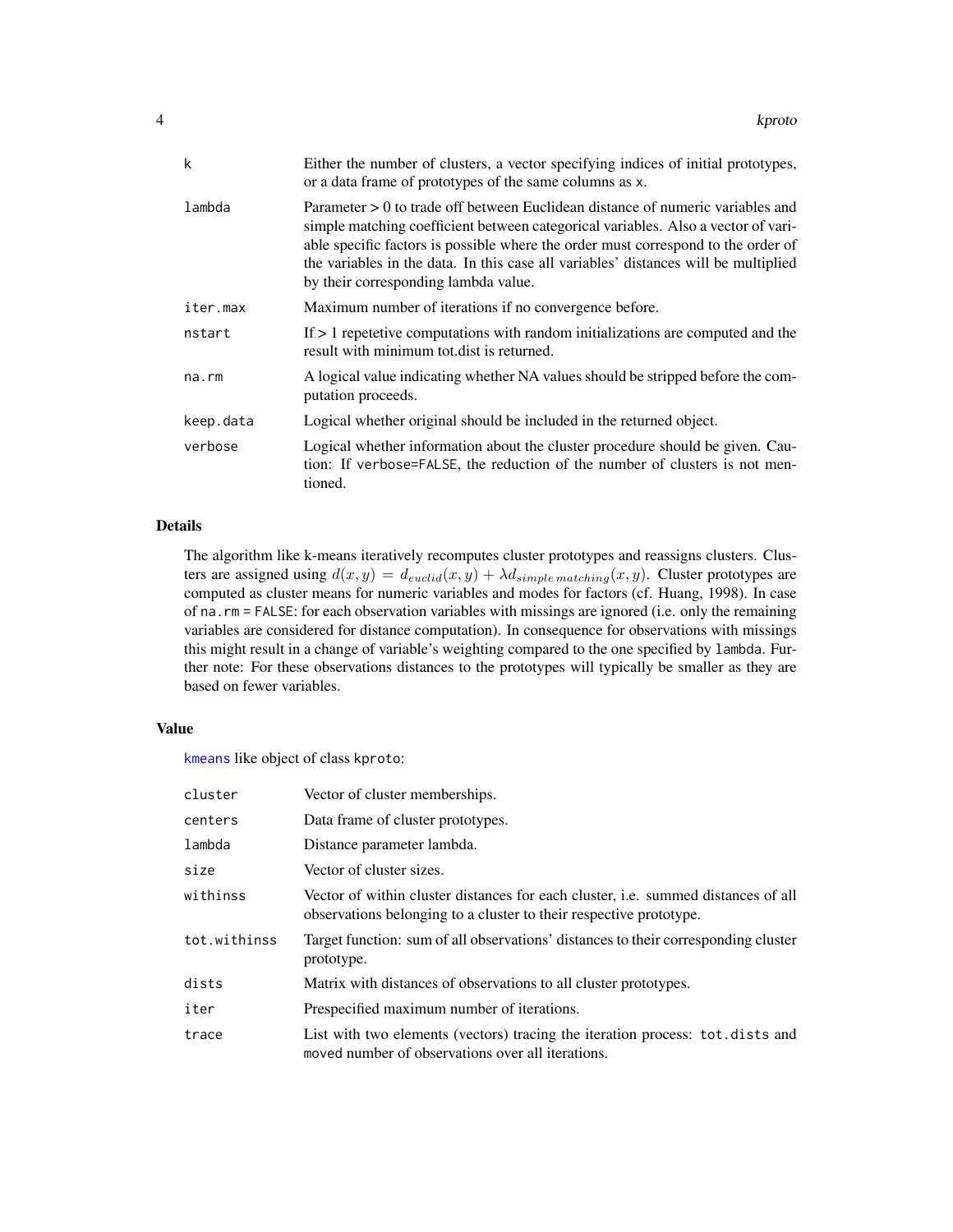#### kproto 50 to 50 kproto 50 kpc states and the states of the states of the states of the states  $5\,$

## Author(s)

<gero.szepannek@web.de>

## References

- Szepannek, G. (2018): clustMixType: User-Friendly Clustering of Mixed-Type Data in R, *The R Journal 10/2*, 200-208, doi: [10.32614/RJ2018048.](https://doi.org/10.32614/RJ-2018-048)
- Z.Huang (1998): Extensions to the k-Means Algorithm for Clustering Large Data Sets with Categorical Variables, Data Mining and Knowledge Discovery 2, 283-304.

## Examples

# generate toy data with factors and numerics

```
n <- 100
prb <- 0.9
muk < -1.5clusid \leq rep(1:4, each = n)
x1 <- sample(c("A","B"), 2*n, replace = TRUE, prob = c(prb, 1-prb))
x1 \leftarrow c(x1, sample(c("A", "B"), 2*n, replace = TRUE, prob = c(1-prob, prob)))x1 \leftarrow as.factor(x1)x2 <- sample(c("A","B"), 2*n, replace = TRUE, prob = c(prb, 1-prb))
x2 \leq c(x2, sample(c("A", "B"), 2*n, replace = TRUE, prob = c(1-prob, prob)))x2 \leftarrow as.factor(x2)x3 <- c(rnorm(n, mean = -muk), rnorm(n, mean = muk), rnorm(n, mean = -muk), rnorm(n, mean = muk))
x4 <- c(rnorm(n, mean = -muk), rnorm(n, mean = muk), rnorm(n, mean = -muk), rnorm(n, mean = muk))
x \leftarrow \text{data}. frame(x1, x2, x3, x4)
# apply k-prototypes
kpres \leq kproto(x, 4)
clprofiles(kpres, x)
# in real world clusters are often not as clear cut
# by variation of lambda the emphasize is shifted towards factor / numeric variables
kpres \leq kproto(x, 2)clprofiles(kpres, x)
kpres \leq kproto(x, 2, lambda = 0.1)
clprofiles(kpres, x)
kpres \leq kproto(x, 2, lambda = 25)
clprofiles(kpres, x)
```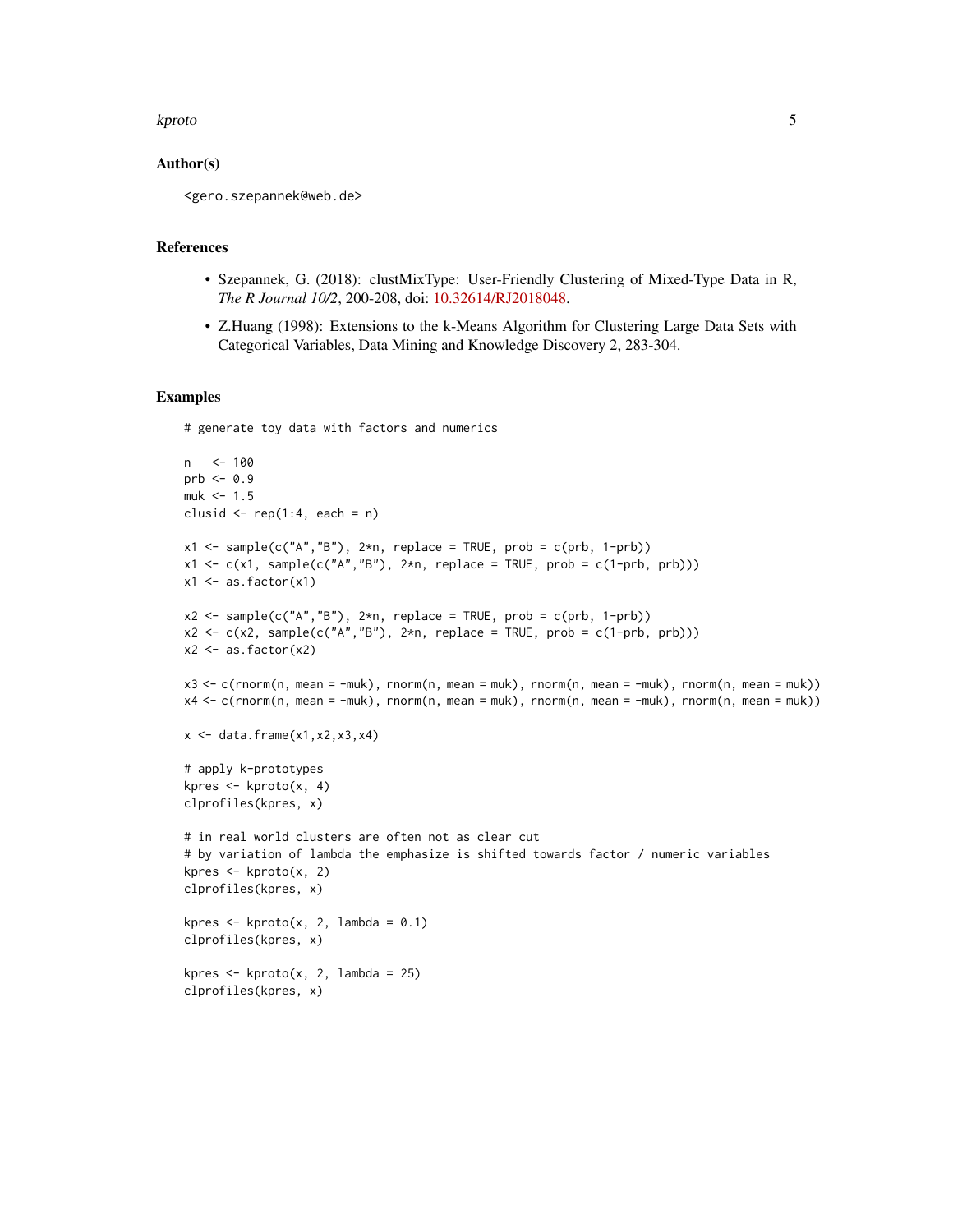<span id="page-5-0"></span>

## Description

Investigation of the variables' variances/concentrations to support specification of lambda for kprototypes clustering.

#### Usage

```
lambdaest(x, num.method = 1, fac.method = 1, outtype = "numeric")
```
#### Arguments

| $\mathsf{X}$ | Original data.                                                           |
|--------------|--------------------------------------------------------------------------|
| num.method   | Integer 1 or 2. Specifies the heuristic used for numeric variables.      |
| fac.method   | Integer 1 or 2. Specifies the heuristic used for factor variables.       |
| outtype      | Specifies the desired output: either 'numeric', 'vector' or 'variation'. |

## Details

Variance (num.method = 1) or standard deviation (num.method = 2) of numeric variables and  $1 \sum_i p_i^2$  (fac.method = 1) or  $1 - \max_i p_i$  (fac.method = 2) for factors is computed.

## Value

lambda Ratio of averages over all numeric/factor variables is returned. In case of outtype = "vector" the separate lambda for all variables is returned as the inverse of the single variables' variation as specified by the num.method and fac.method argument. outtype = "variation" directly returns these quantities and is not ment to be passed directly to kproto().

## Author(s)

<gero.szepannek@web.de>

## Examples

# generate toy data with factors and numerics

```
n <- 100
prb < -0.9muk < -1.5clusid \leq rep(1:4, each = n)
x1 \leftarrow sample(c("A", "B"), 2*n, replace = TRUE, prob = c(prb, 1-prob))x1 \leftarrow c(x1, sample(c("A", "B"), 2*n, replace = TRUE, prob = c(1-prob, prob)))x1 \leftarrow as.factor(x1)
```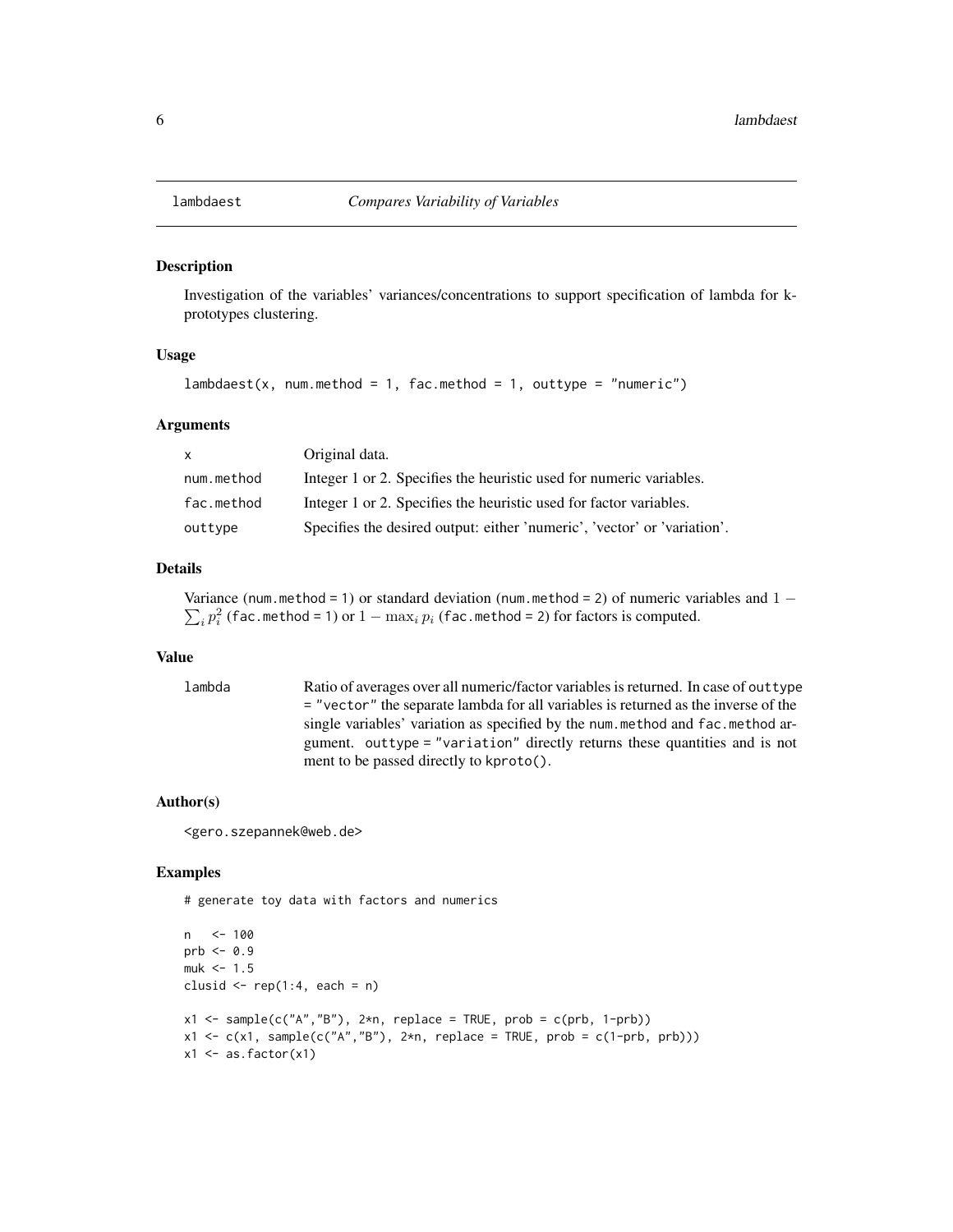```
x2 \leq - sample(c("A","B"), 2*n, replace = TRUE, prob = c(prb, 1-prb))
x2 \leq c(x2, sample(c("A", "B"), 2*n, replace = TRUE, prob = c(1-prob, prob)))x2 \leftarrow as.factor(x2)x3 <- c(rnorm(n, mean = -muk), rnorm(n, mean = muk), rnorm(n, mean = -muk), rnorm(n, mean = muk))
x4 <- c(rnorm(n, mean = -muk), rnorm(n, mean = muk), rnorm(n, mean = -muk), rnorm(n, mean = muk))
x \leftarrow \text{data-frame}(x1, x2, x3, x4)lambdaest(x)
res \leftarrow kproto(x, 4, lambda = lambda)
```
predict.kproto *Assign k-Prototypes Clusters*

## Description

Predicts k-prototypes cluster memberships and distances for new data.

## Usage

## S3 method for class 'kproto' predict(object, newdata, ...)

## Arguments

| object    | Object resulting from a call of kproto.                                                |
|-----------|----------------------------------------------------------------------------------------|
| newdata   | New data frame (of same structure) where cluster memberships are to be pre-<br>dicted. |
| $\ddotsc$ | Currently not used.                                                                    |

## Value

[kmeans](#page-0-0) like object of class kproto:

| cluster | Vector of cluster memberships.                                   |
|---------|------------------------------------------------------------------|
| dists   | Matrix with distances of observations to all cluster prototypes. |

## Author(s)

<gero.szepannek@web.de>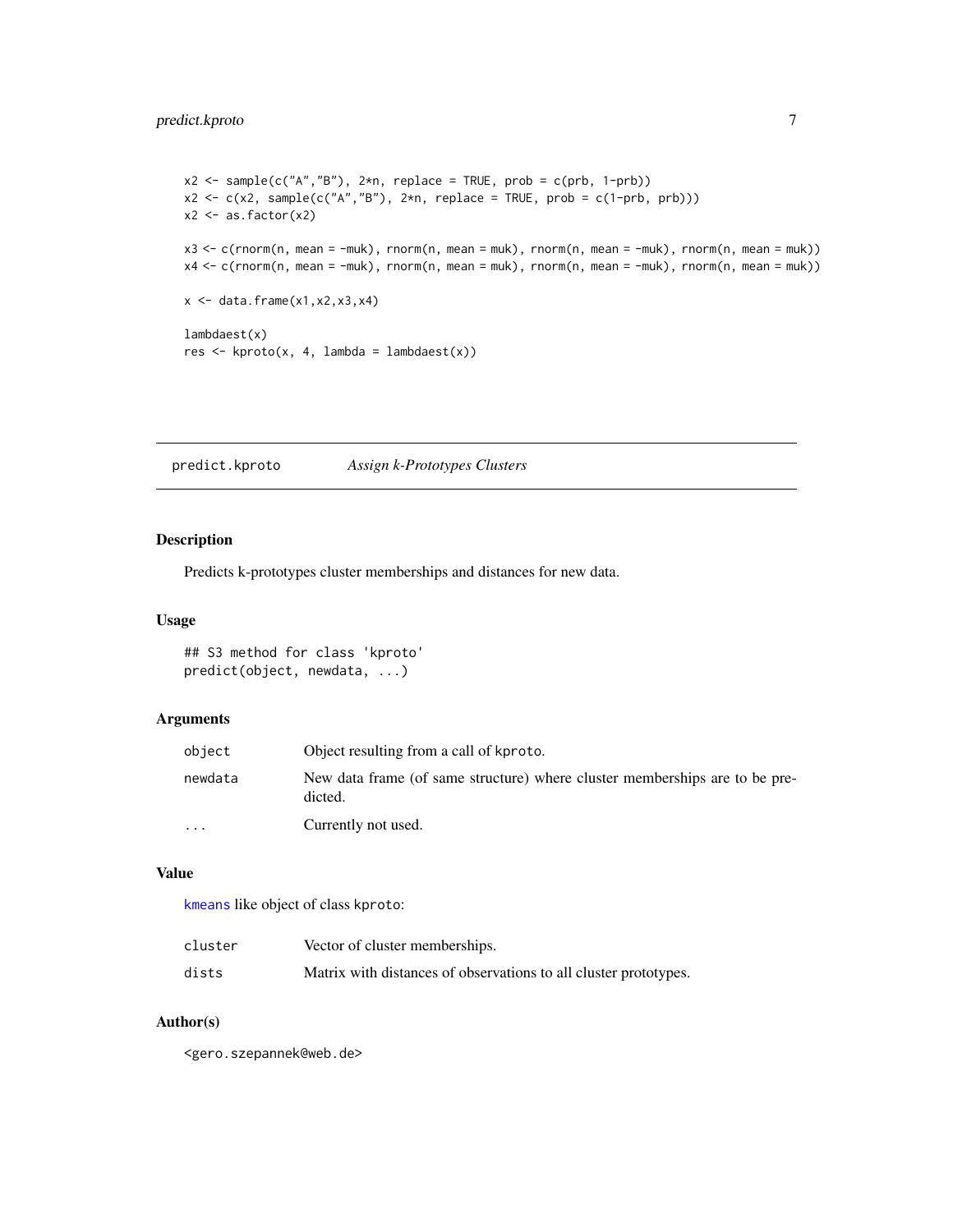## Examples

# generate toy data with factors and numerics

```
n <- 100
prb \le 0.9muk < -1.5clusid \leq rep(1:4, each = n)
x1 \le - sample(c("A","B"), 2*n, replace = TRUE, prob = c(prb, 1-prb))
x1 \leftarrow c(x1, sample(c("A", "B"), 2*n, replace = TRUE, prob = c(1-prob, prob)))x1 \leftarrow as.factor(x1)x2 <- sample(c("A","B"), 2*n, replace = TRUE, prob = c(prb, 1-prb))
x2 \leq c(x2, sample(c("A", "B"), 2*n, replace = TRUE, prob = c(1-prob, prob)))x2 \leftarrow as.factor(x2)x3 < -c (rnorm(n, mean = -muk), rnorm(n, mean = muk), rnorm(n, mean = -muk), rnorm(n, mean = muk))
x4 \leq c (rnorm(n, mean = -muk), rnorm(n, mean = muk), rnorm(n, mean = -muk), rnorm(n, mean = muk))
x \leftarrow \text{data}. frame(x1, x2, x3, x4)
# apply k-prototyps
kpres \leq kproto(x, 4)predicted.clusters <- predict(kpres, x)
```
summary.kproto *Summary Method for kproto Cluster Result*

## Description

Investigation of variances to specify lambda for k-prototypes clustering.

## Usage

```
## S3 method for class 'kproto'
summary(object, data = NULL, pct.dig = 3, ...)
```
## Arguments

| object   | Object of class kproto.                                                                                                                                                                                                                                                  |
|----------|--------------------------------------------------------------------------------------------------------------------------------------------------------------------------------------------------------------------------------------------------------------------------|
| data     | Optional data set to be analyzed. If ! (is. null (data)) clusters for data are<br>assigned by predict (object, data). If not specified the clusters of the orig-<br>inal data ara analyzed which is only possible if kproto has been called using<br>$keep.data = TRUE.$ |
| pct.dig  | Number of digits for rounding percentages of factor variables.                                                                                                                                                                                                           |
| $\cdots$ | Further arguments to be passed to internal call of summary () for numeric vari-<br>ables.                                                                                                                                                                                |

<span id="page-7-0"></span>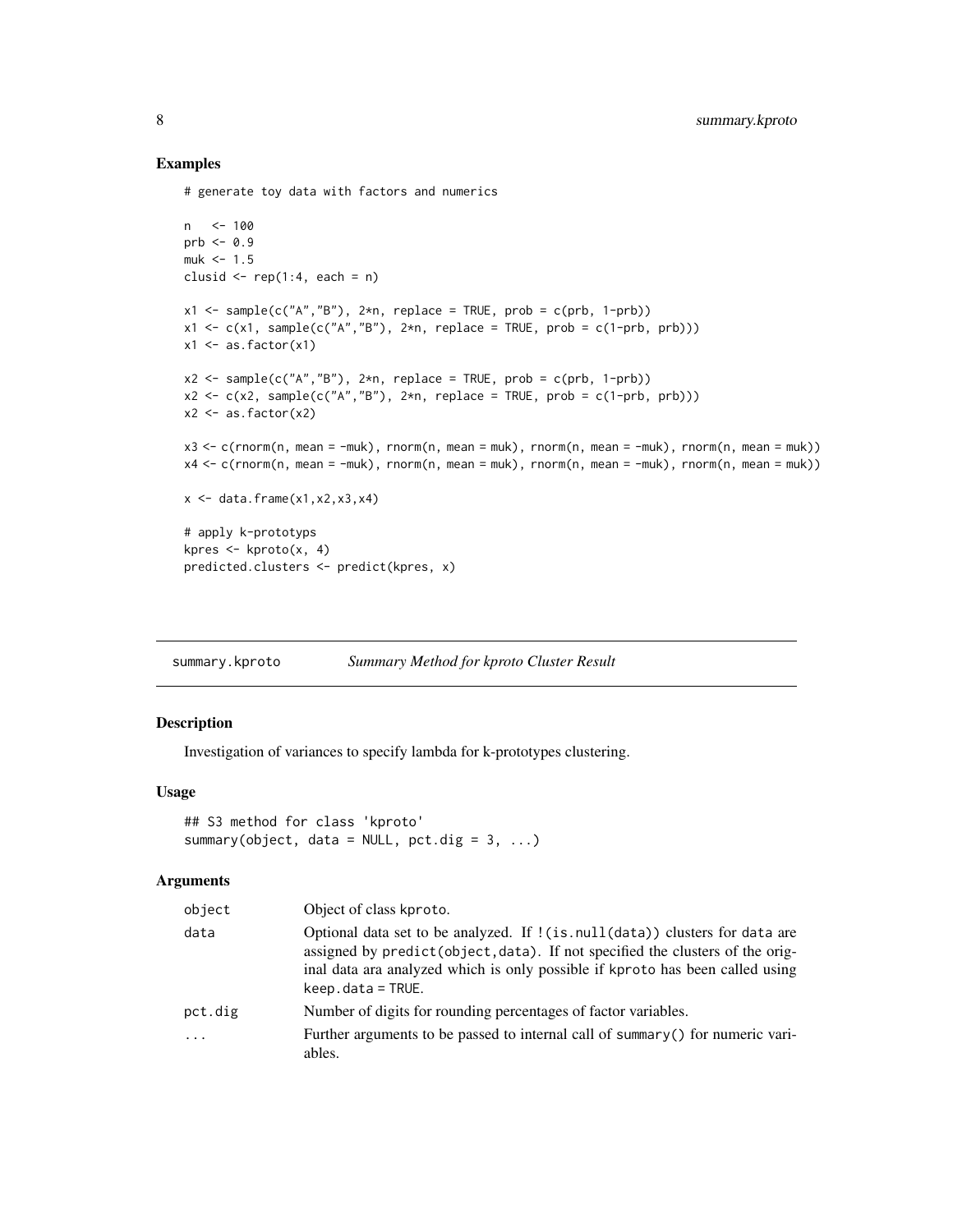## <span id="page-8-0"></span>Details

For numeric variables statistics are computed for each clusters using summary(). For categorical variables distribution percentages are computed.

#### Value

List where each element corresponds to one variable. Each row of any element corresponds to one cluster.

## Author(s)

<gero.szepannek@web.de>

#### Examples

# generate toy data with factors and numerics

```
n <- 100
prb < -0.9muk < -1.5clusid \leq rep(1:4, each = n)
x1 \leftarrow sample(c("A", "B"), 2*n, replace = TRUE, prob = c(prb, 1-prob))x1 \leftarrow c(x1, sample(c("A", "B"), 2*n, replace = TRUE, prob = c(1-prob, prob)))x1 \leftarrow as.factor(x1)x2 \leq - sample(c("A","B"), 2 \nless n, replace = TRUE, prob = c(prb, 1-prb))
x2 \leq c(x2, sample(c("A", "B"), 2*n, replace = TRUE, prob = c(1-prob, prob)))x2 \leftarrow as.factor(x2)x3 <- c(rnorm(n, mean = -muk), rnorm(n, mean = muk), rnorm(n, mean = -muk), rnorm(n, mean = muk))
x4 <- c(rnorm(n, mean = -muk), rnorm(n, mean = muk), rnorm(n, mean = -muk), rnorm(n, mean = muk))
x \leftarrow \text{data-frame}(x1, x2, x3, x4)res <- kproto(x, 4)
summary(res)
```
validation\_kproto *Validating k Prototypes Clustering*

#### **Description**

Calculating the prefered validation index for a k-Prototypes clustering with k clusters or computing the optimal number of clusters based on the choosen index for k-Prototype clustering. Possible validation indices are: cindex, dunn, gamma, gplus, mcclain, ptbiserial, silhouette and tau.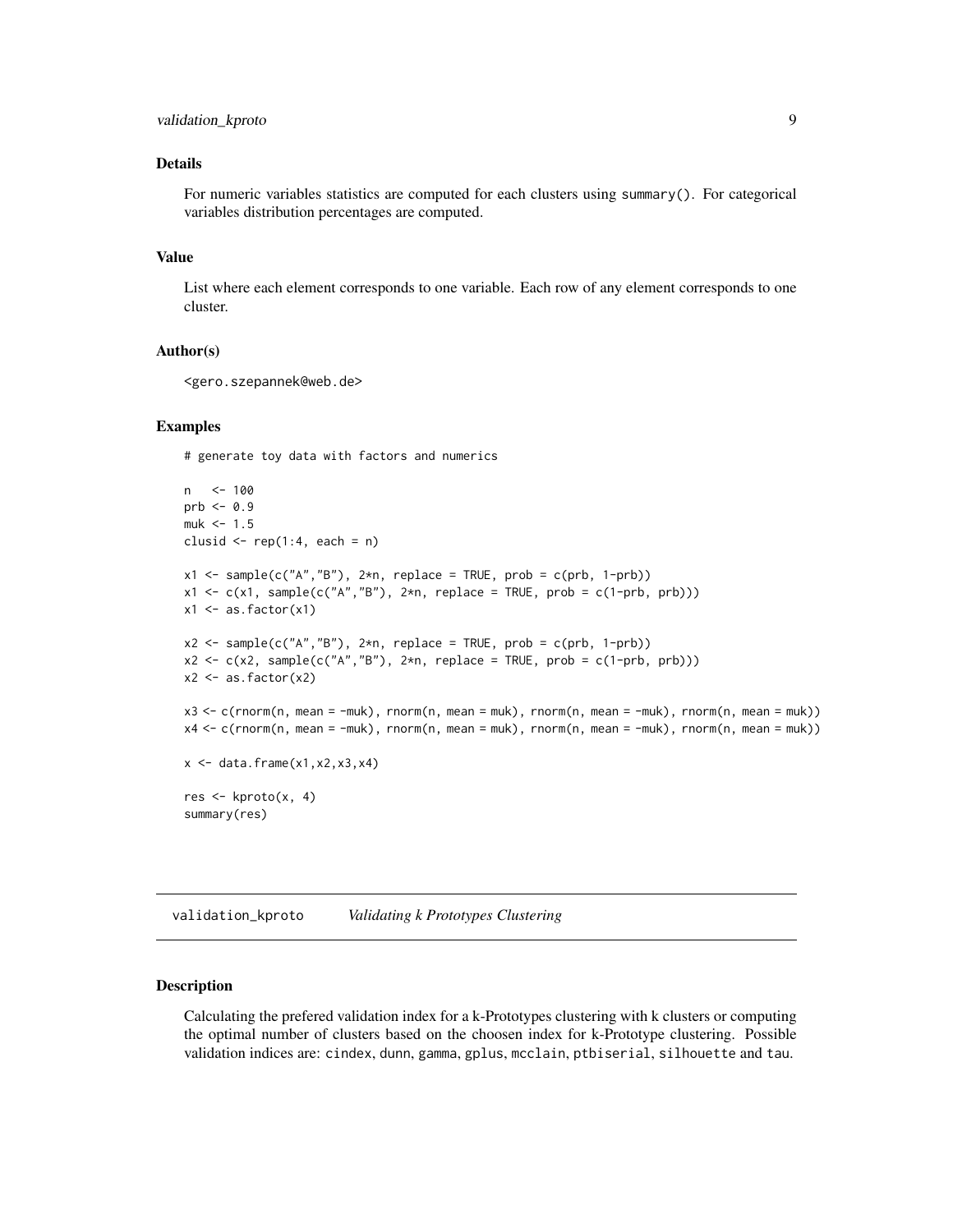## Usage

```
validation_kproto(
 method = NULL,object = NULL,
 data = NULL,k = NULL,lambda = NULL,kp_obj = "optimal",
  ...
)
```
## Arguments

| character specifying the validation index: cindex, dunn, gamma, gplus, mcclain,                                                                                           |
|---------------------------------------------------------------------------------------------------------------------------------------------------------------------------|
| Object of class kproto resulting from a call with kproto( $\dots$ , keep. data=TRUE)                                                                                      |
| Original data; only required if object $==$ NULL and neglected if object $!=$ NULL.                                                                                       |
| Vector specifying the search range for optimum number of clusters; if NULL the<br>range will set as $2:sqrt(n)$ . Only required if object == NULL and neglected if        |
| Factor to trade off between Euclidean distance of numeric variables and simple                                                                                            |
| character either "optimal" or "all": Output of the index-optimal clustering (kp_obj<br>$=$ "optimal") or all computed clusterpartitions (kp_obj $=$ "all"); only required |
|                                                                                                                                                                           |
| • nstart: If > 1 repetetive computations of kproto with random initializa-                                                                                                |
| • verbose: Logical whether information about the cluster procedure should<br>be given. Caution: If verbose=FALSE, the reduction of the number of clus-                    |
|                                                                                                                                                                           |

#### Details

More information about the implemented validation indices:

• cindex

$$
Cindex = \frac{S_w - S_{min}}{S_{max} - S_{min}}
$$

For  $S_{min}$  and  $S_{max}$  it is nessesary to calculate the distances between all pairs of points in the entire data set  $(\frac{n(n-1)}{2})$ .  $S_{min}$  is the sum of the "total number of pairs of objects belonging to the same cluster" smallest distances and  $S_{max}$  is the sum of the "total number of pairs of objects" objects belonging to the same cluster" largest distances.  $S_w$  is the sum of the within-cluster distances.

The minimum value of the index is used to indicate the optimal number of clusters.

<span id="page-9-0"></span>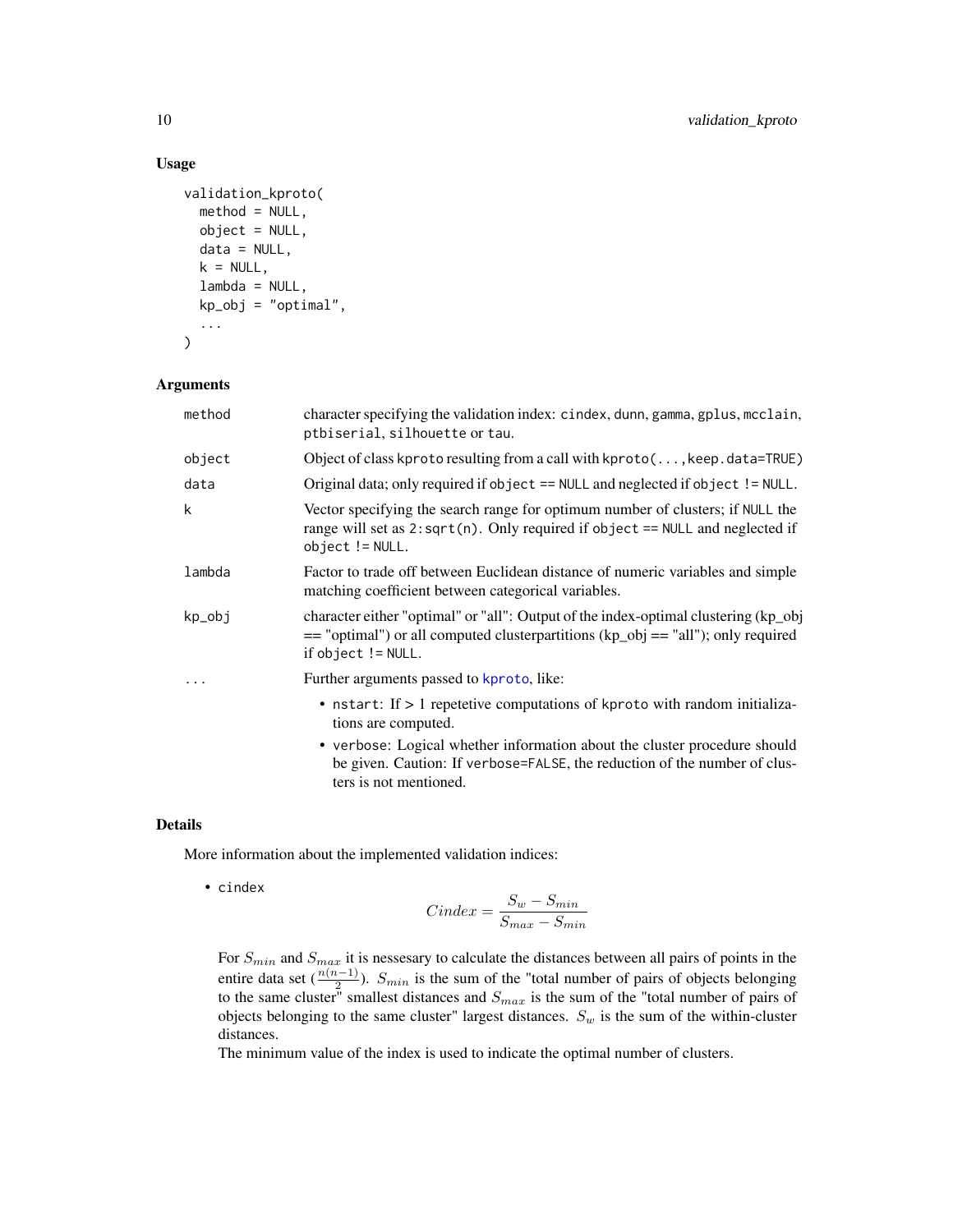• dunn

$$
Dunn = \frac{\min_{1 \le i < j \le q} d(C_i, C_j)}{\max_{1 \le k \le q} diam(C_k)}
$$

The following applies: The dissimilarity between the two clusters  $C_i$  and  $C_j$  is defined as  $d(C_i, C_j) = \min_{x \in C_i, y \in C_j} d(x, y)$  and the diameter of a cluster is defined as  $diam(C_k) =$  $\max_{x,y\in C} d(x,y).$ 

The maximum value of the index is used to indicate the optimal number of clusters.

• gamma

$$
Gamma = \frac{s(+) - s(-)}{s(+) + s(-)}
$$

Comparisons are made between all within-cluster dissimilarities and all between-cluster dissimilarities.  $s(+)$  is the number of concordant comparisons and  $s(-)$  is the number of discordant comparisons. A comparison is named concordant (resp. discordant) if a within-cluster dissimilarity is strictly less (resp. strictly greater) than a between-cluster dissimilarity. The maximum value of the index is used to indicate the optimal number of clusters.

• gplus

Gplus = 
$$
\frac{2 \cdot s(-)}{\frac{n(n-1)}{2} \cdot (\frac{n(n-1)}{2} - 1)}
$$

Comparisons are made between all within-cluster dissimilarities and all between-cluster dissimilarities.  $s(-)$  is the number of discordant comparisons and a comparison is named discordant if a within-cluster dissimilarity is strictly greater than a between-cluster dissimilarity. The minimum value of the index is used to indicate the optimal number of clusters.

• mcclain

$$
McClaim = \frac{\bar{S}_w}{\bar{S}_b}
$$

 $\bar{S}_w$  is the sum of within-cluster distances divided by the number of within-cluster distances and  $\bar{S}_b$  is the sum of between-cluster distances divided by the number of between-cluster distances.

The minimum value of the index is used to indicate the optimal number of clusters.

• ptbiserial

$$
Ptbiserial = \frac{(\bar{S}_b - \bar{S}_w) \cdot (\frac{N_w \cdot N_b}{N_t^2})^{0.5}}{s_d}
$$

 $\bar{S}_w$  is the sum of within-cluster distances divided by the number of within-cluster distances and  $\bar{S}_b$  is the sum of between-cluster distances divided by the number of between-cluster distances.

 $N_t$  is the total number of pairs of objects in the data,  $N_w$  is the total number of pairs of objects belonging to the samecluster and  $N<sub>b</sub>$  is the total number of pairs of objects belonging to different clusters.  $s_d$  is the standard deviation of all distances.

The maximum value of the index is used to indicate the optimal number of clusters.

• silhouette

$$
Silhouette = \frac{1}{n}\sum_{i=1}^{n} \frac{b(i) - a(i)}{max(a(i), b(i))}
$$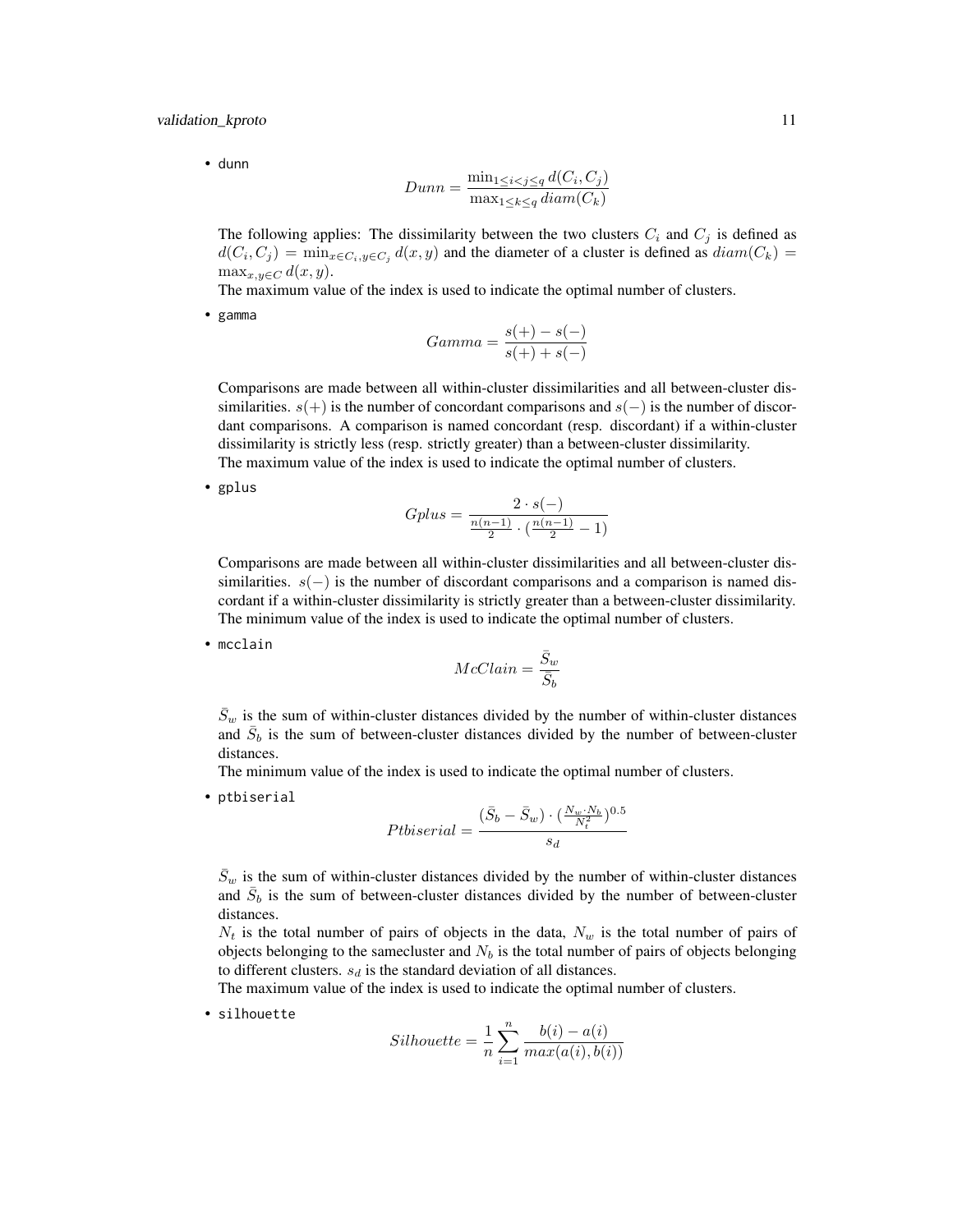$a(i)$  is the average dissimilarity of the *ith* object to all other objects of the same/own cluster.  $b(i) = min(d(i, C))$ , where  $d(i, C)$  is the average dissimilarity of the *ith* object to all the other clusters except the own/same cluster.

The maximum value of the index is used to indicate the optimal number of clusters.

• tau

$$
Tau = \frac{s(+) - s(-)}{(\left(\frac{N_t(N_t - 1)}{2} - t\right)\frac{N_t(N_t - 1)}{2})^{0.5}}
$$

Comparisons are made between all within-cluster dissimilarities and all between-cluster dissimilarities.  $s(+)$  is the number of concordant comparisons and  $s(-)$  is the number of discordant comparisons. A comparison is named concordant (resp. discordant) if a within-cluster dissimilarity is strictly less (resp. strictly greater) than a between-cluster dissimilarity.

 $N_t$  is the total number of distances  $\frac{n(n-1)}{2}$  and t is the number of comparisons of two pairs of objects where both pairs represent within-cluster comparisons or both pairs are betweencluster comparisons.

The maximum value of the index is used to indicate the optimal number of clusters.

## Value

For computing the optimal number of clusters based on the choosen validation index for k-Prototype clustering the output contains:

| k_opt     | optimal number of clusters (sampled in case of ambiguity)                                                                                 |
|-----------|-------------------------------------------------------------------------------------------------------------------------------------------|
| index_opt | index value of the index optimal clustering                                                                                               |
| indices   | calculated indices for $k = 2, , k_{max}$                                                                                                 |
| kp_obj    | $if(kp_obj == "optimal")$ the kproto object of the index optimal clustering and<br>$if(kp_obj == "all")$ all kproto which were calculated |

For computing the index-value for a given k-Prototype clustering the output contains:

index calculated index-value

## Author(s)

Rabea Aschenbruck

## References

- Aschenbruck, R., Szepannek, G. (2020): Cluster Validation for Mixed-Type Data. *Archives of Data Science, Series A, Vol 6, Issue 1*. doi: [10.5445/KSP/1000098011/02.](https://doi.org/10.5445/KSP/1000098011/02)
- Charrad, M., Ghazzali, N., Boiteau, V., Niknafs, A. (2014): NbClust: An R Package for Determining the Relevant Number of Clusters in a Data Set. *Journal of Statistical Software, Vol 61, Issue 6*. doi: [10.18637/jss.v061.i06.](https://doi.org/10.18637/jss.v061.i06)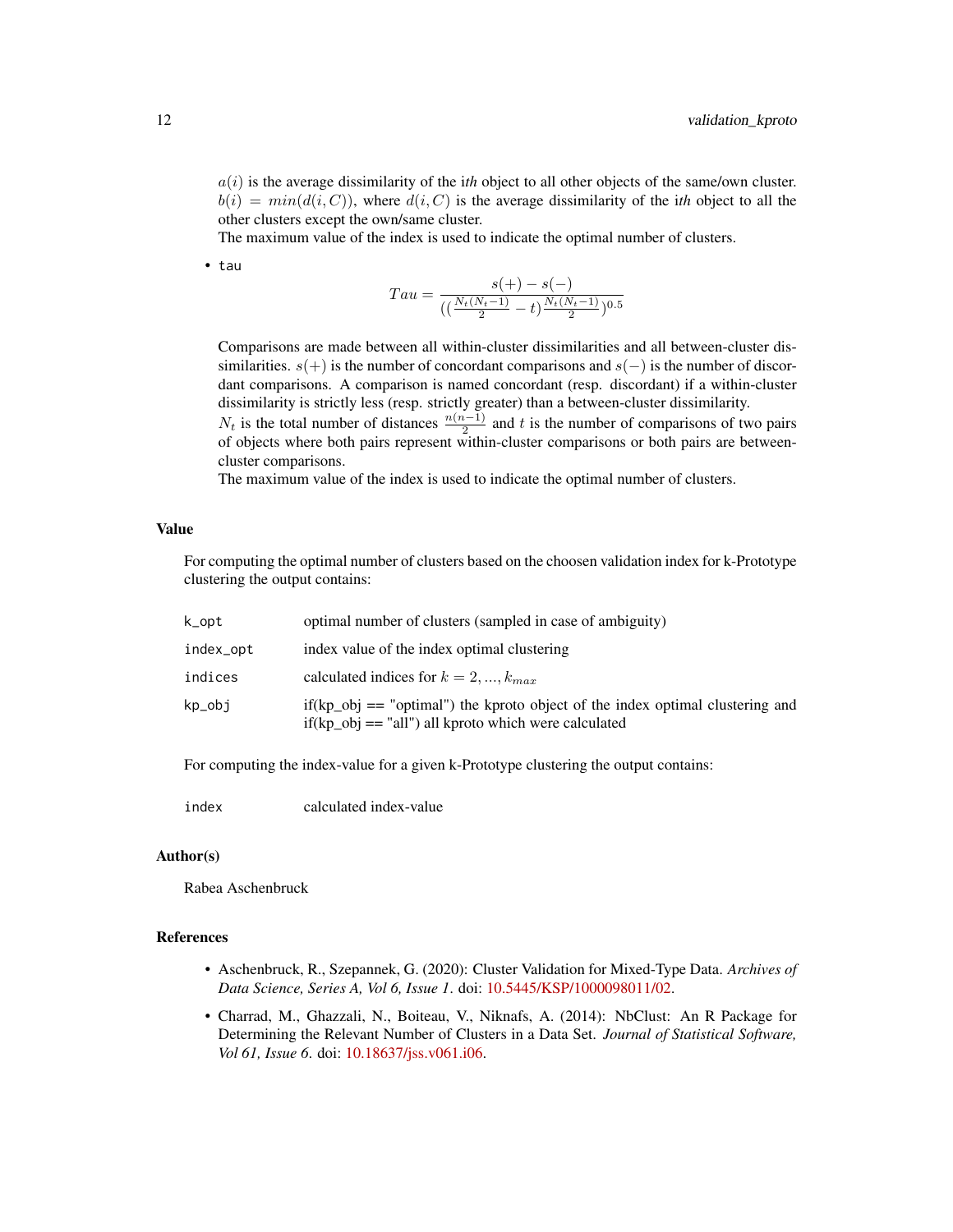## validation\_kproto 13

## Examples

```
# generate toy data with factors and numerics
n <- 10
prb \le 0.99muk < -2.5x1 \leq - sample(c("A","B"), 2*n, replace = TRUE, prob = c(prb, 1-prb))
x1 \leftarrow c(x1, sample(c("A", "B"), 2*n, replace = TRUE, prob = c(1-prob, prob)))x1 \leftarrow as.factor(x1)x2 \leq - sample(c("A","B"), 2 \nless n, replace = TRUE, prob = c(prb, 1-prb))
x2 \leq c(x2, sample(c("A", "B"), 2*n, replace = TRUE, prob = c(1-prob, prob)))x2 \leftarrow as.factor(x2)x3 <- c(rnorm(n, mean = -muk), rnorm(n, mean = muk), rnorm(n, mean = -muk), rnorm(n, mean = muk))
x4 <- c(rnorm(n, mean = -muk), rnorm(n, mean = muk), rnorm(n, mean = -muk), rnorm(n, mean = muk))
x \leftarrow \text{data}. frame(x1, x2, x3, x4)
```

```
# calculate optimal number of cluster, index values and clusterpartition with Silhouette-index
val \le- validation_kproto(method = "silhouette", data = x, k = 3:5, nstart = 5)
```

```
# apply k-prototypes
kpres \leq kproto(x, 4, keep.data = TRUE)
```

```
# calculate cindex-value for the given clusterpartition
cindex_value <- validation_kproto(method = "cindex", object = kpres)
```